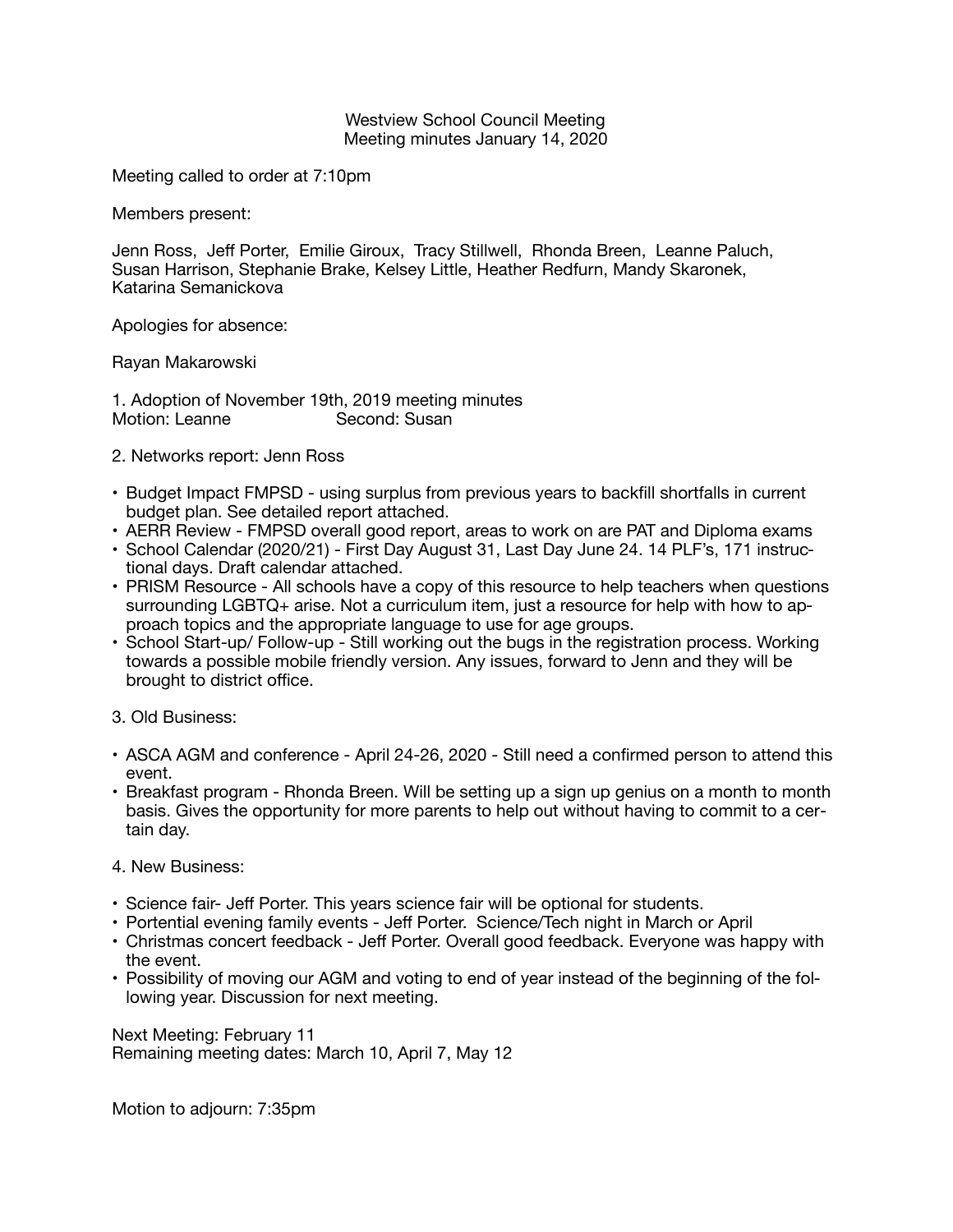## Westview School Parents Association Meeting Meeting minutes January 14, 2020

Called meeting to order at 7:35pm

Members present:

Jenn Ross, Jeff Porter, Emilie Giroux, Tracy Stillwell, Rhonda Breen, Leanne Paluch, Susan Harrison, Stephanie Brake, Kelsey Little, Heather Redfurn, Mandy Skaronek, Katarina Semanickova

Apologies for absence:

Rayan Makarowski

1. Adoption of November 19th, 2019 meeting minutes Second: Rhonda

2. Treasurers Report: Bank statements as of December 24, 2019

Casino : \$29,972.85 General: \$8,080.20 

3. Requests for Funding:

Requestor - Mandy Skaronek

- reversible team jerseys (carried over from November meeting)
- $$?$

Motion: Susan **Motion:** Second: Rhonda

Requestor - Catherine Aasen & Kelsey Little

- Soapstone carving kits
- grade 2 social studies curriculum
- \$8/student plus shipping + \$279

Motion: Jenn **Base Condense Condense Condense Condense Condense Condense Condense Condense Condense Condense Condense Condense Condense Condense Condense Condense Condense Condense Condense Condense Condense Condense Conde** 

Requestor - Emilie Giroux

- All day STEM workshops March 4-6
- Grades 4-6 Science curriculum
- \$390

Motion: Susan Second: Leanne

Requestor - Kelsey Little

- Classroom easel
- Used for class meetings, small group and whole class teaching. 2/3L
- Currently the only Div 1 classroom without
- $$419.99$

Motion: Mandy **Canadian Control** Second: Tracy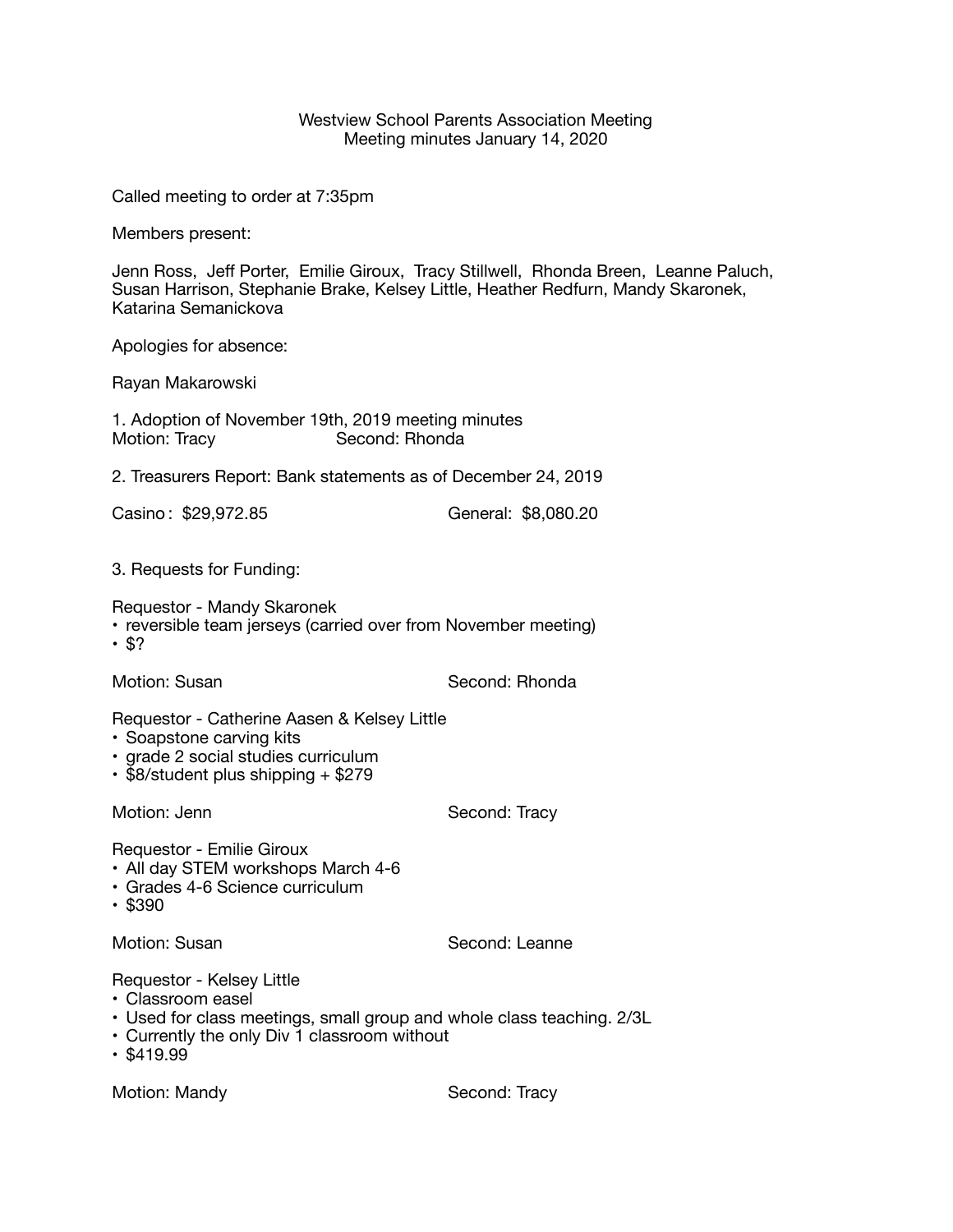Requestor - Kayla Pilgrim

- Instant learning centers (language & math)
- Magnetic alphabet fishing set, measurement centre, board games
- To be used for small group instruction, centre time and play time for KEEP
- \$700

Motion: Jenn **Bandy Condense Condense Condense Condense Condense Condense Condense Condense Condense Condense Condense Condense Condense Condense Condense Condense Condense Condense Condense Condense Condense Condense Co** 

Requestor - Heather Redfurn

- Spirit flutes
- Grades 4-6 FNMI music curriculum
- replaces recorders, used for 3 years and stay in school
- $\cdot$  45 @ \$12.95 each plus shipping = \$666.66

Motion: Tracy **Music Communist Communist Communist Communist Communist Communist Communist Communist Communist Communist Communist Communist Communist Communist Communist Communist Communist Communist Communist Communist C** 

Requestor - Donna McCullough

- Bussing & program cost for Discovery centre
- Science curriculum for grades 5 & 6
- \$3/student/program = \$270 plus bussing

Motion: Leanne **Canadian Communist Communist Communist Communist Communist Communist Communist Communist Communist Communist Communist Communist Communist Communist Communist Communist Communist Communist Communist Communi** 

Requestor - Catherine Aasen

- Home reading levelled library
- approx 15 books per level for grade 2's
- will also be used in class for independent reading activities
- \$851.90

Motion: Rhonda Second: Tracy

Requestor - Jenn Ross

- Kid alert visual warning signs (2)
- To be used to increase driver awareness on wolverine at peak times
- \$89.97 each on Amazon

Worried about them getting forgotten outside, who would be responsible to take the in and out. Better to speak to the city about proper lighting and signs for the area instead.

## Requestor - Tessa Sheppard

- library books for all grades
- includes topics on emotions, mental health supports, indigenous studies, etc.
- \$602.13

Motion: Susan Second: Katarina

Requestor - Heather Redfurn

- iPads for stations in Kindergarten
- requesting 5 iPads for group and station use
- \$2500

Motion: Susan **Calculation: Second: Leanne**